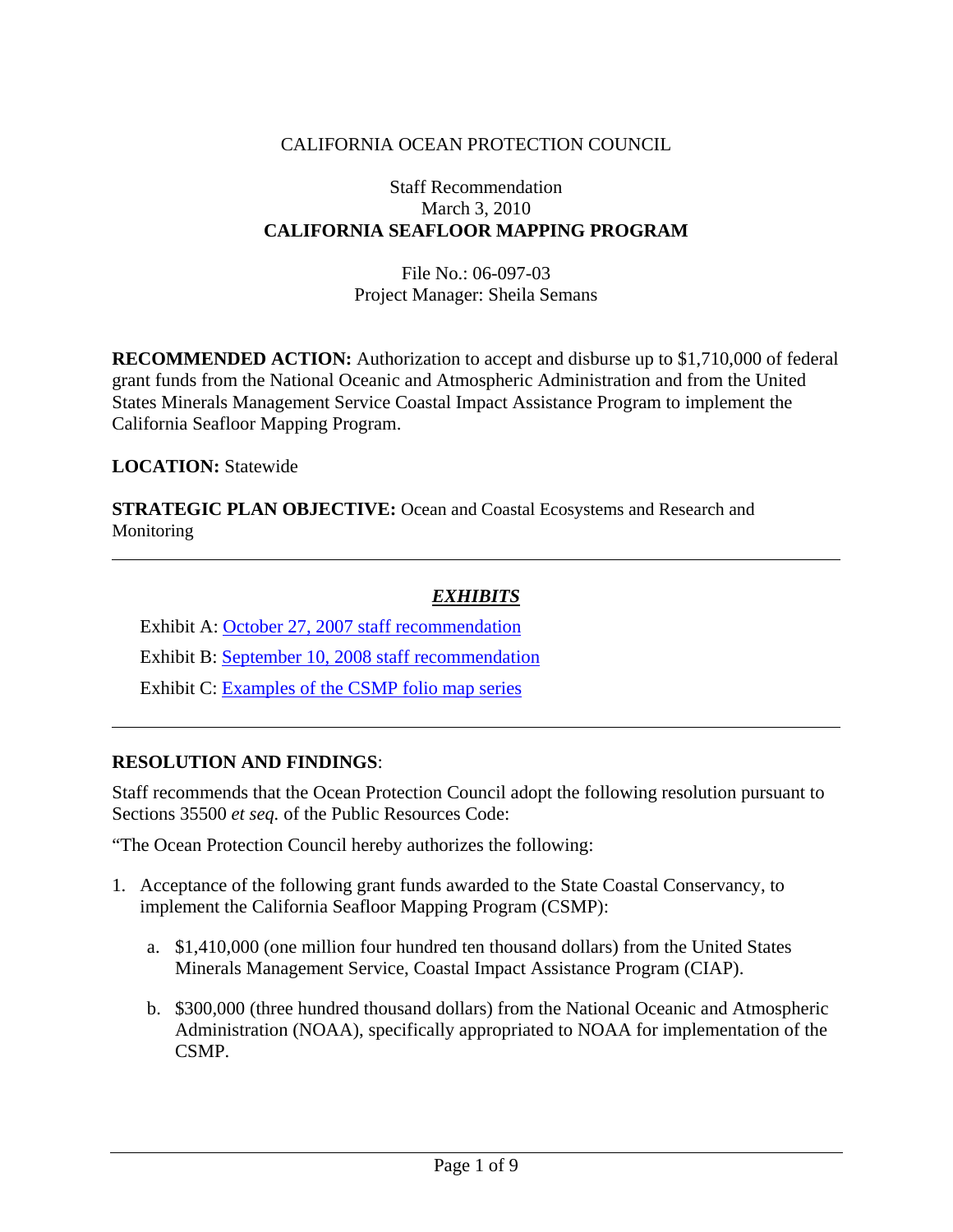- 2. Disbursement of up to \$1,175,000 (one million one hundred seventy-five thousand dollars) of the CIAP grant and up to \$250,000 (two hundred and fifty thousand dollars) of the NOAA grant for ground-truthing hydrographic survey data, map production and dissemination as part of the CSMP implementation. These funds may be disbursed to augment existing agreements or to enter into new agreements with state or federal agencies.
- 3. Prior to disbursement of any funds, each recipient shall submit for the review and approval of the Secretary to the Council:
	- a. A work plan, including schedule and budget.
	- b. The names of any contractors to be retained by the recipient.
	- c. Evidence that all permits and approvals necessary to implement the project have been obtained.

Staff further recommends that the Council adopt the following findings:

"Based on the accompanying staff report and attached exhibits, the Council hereby finds that:

- 1. The proposed project is consistent with the purposes of Division 26.5 of the Public Resources Code, the Ocean Protection Act.
- 2. The proposed project is consistent with the Ocean Protection Council's grant program funding guidelines."

# **PROJECT SUMMARY:**

Staff is recommending that the Council authorize the funding of additional implementation of the California Seafloor Mapping Program (CSMP) through the acceptance and distribution of federal grant funds from the National Oceanic and Atmospheric Administration and from the United States Minerals Management Service, Coastal Impact Assistance Program. Disbursement of the federal grant funds is expected to augment existing grants or may involve additional agreements with federal or state public entities.

The Council authorized the existing CSMP projects at its October 27, 2007 and September 10, 2008 meetings (Exhibits 1 and 2). Since the initial authorization, the CSMP has been implemented through agreements with the USGS, NOAA, and CSUMB. To date, these organizations have completed CSMP data collection along approximately 80% of the California coastline, and have made progress towards ground-truthing newly collected data and creating mapping products. The proposed authorization would fund continued video ground-truthing as well as the completion of the 10-folio map series for up to 16 mapping blocks along the coast (Exhibit C), including fully interpreted benthic habitat and geology maps. Grant funds will also be used to initiate a pilot project to develop ecological habitat maps in state waters.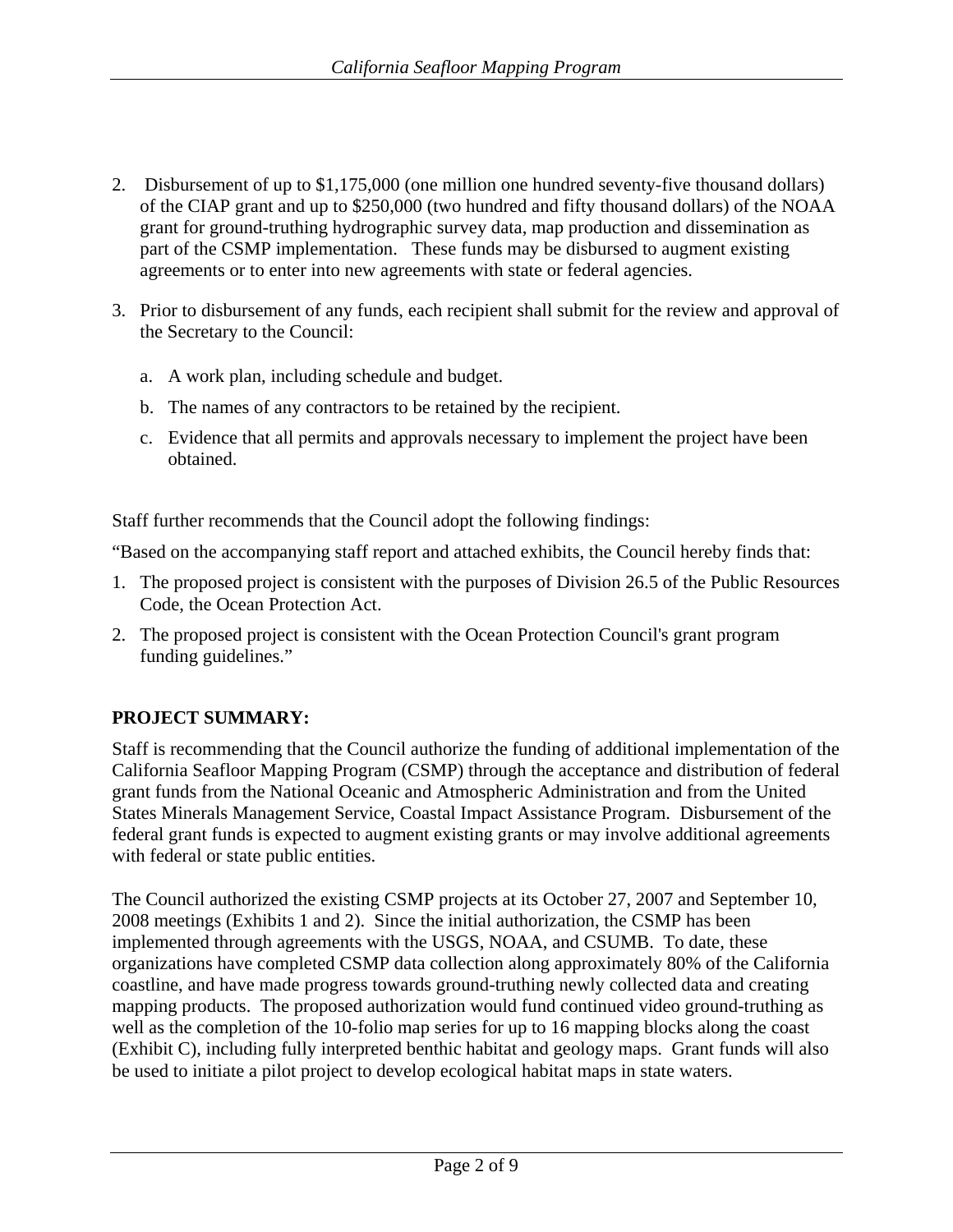### **PROJECT DESCRIPTION:**

### **Project Background**:

As detailed in previous staff recommendations, the goal of the CSMP is to create a comprehensive coastal/marine geologic and habitat base map series for all state waters (mean high water out to 3 nautical miles). When the pilot project for CSMP was initiated, less than a third of California's seafloor was mapped in sufficient enough detail to assist in designating or monitoring marine reserves, understand sediment transport and sand delivery, ensure shipping safety, help assess threats from sea level rise or storm surges, or evaluate the potential for ocean energy. Although the CSMP ultimately envisions a 10-folio map series for each mapping block along the coast (Exhibit C; mapping block are roughly equivalent to USGS 1:24,000 quadrangles), prior OPC funding was primarily devoted to bathymetric data collection, with only seed funding for ground-truthing, product development and data dissemination tasks. Despite the State budget freeze in late 2008, impressive progress has been made on the CSMP: data has been collected for approximately 80% of state waters; over 35% of the newly collected data has been ground-truthed; the Marine Life Protection Act Initiative, NOAA Office of Coast Survey and other users have been provided with data products necessary for improved ocean management; and initial progress and data dissemination websites have been established ([http://walrus.wr.usgs.gov/mapping/csmp/progress.html;](http://walrus.wr.usgs.gov/mapping/csmp/progress.html) <http://seafloor.csumb.edu/csmp/csmp.html>).

Along with depicting marine habitats for the first time, CSMP data has also:

- Uncovered hundreds of uncharted hazards to navigation.
- Exposed new fault lines (Hogsi fault), and revealed the seaward extension of the San Andreas fault as never before seen.
- Captured transient events like grey whale feeding scars in shallow north coast waters and seasonal sand movements along the Santa Barbara coast.
- Revealed the geologic mystery responsible for the surf break at Maverick's.
- Been incorporated into modeling efforts to understand sea level rise, coastal erosion and storm surges, impacts to ocean energy facilities, and safe marine transportation through our ports.

Additionally, in 2009 the U.S. Army Corps of Engineers initiated data collection in California as part of the National Coastal Mapping Program (NCMP). This program aspires to provide high resolution LiDAR data for the nation's coastline, 1000 meters offshore and 500 meters onshore. CSMP data collection efforts currently only cover state waters inshore to approximately 10 meters water depth—or or the depth of safe navigation by boat—so if data collection is successful (nearshore bathymetric LiDAR data is very hard collect in California's turbid waters) NCMP will fill a significant data gap for CSMP and allow the creation of seamless onshore/offshore maps of California's coastline.

### **Project Details and Scope of Work**:

Previous staff recommendations have described in detail the multiple components of the CSMP (Exhibits 1 and 2). Using a variety of state-of the-art mapping technologies including digital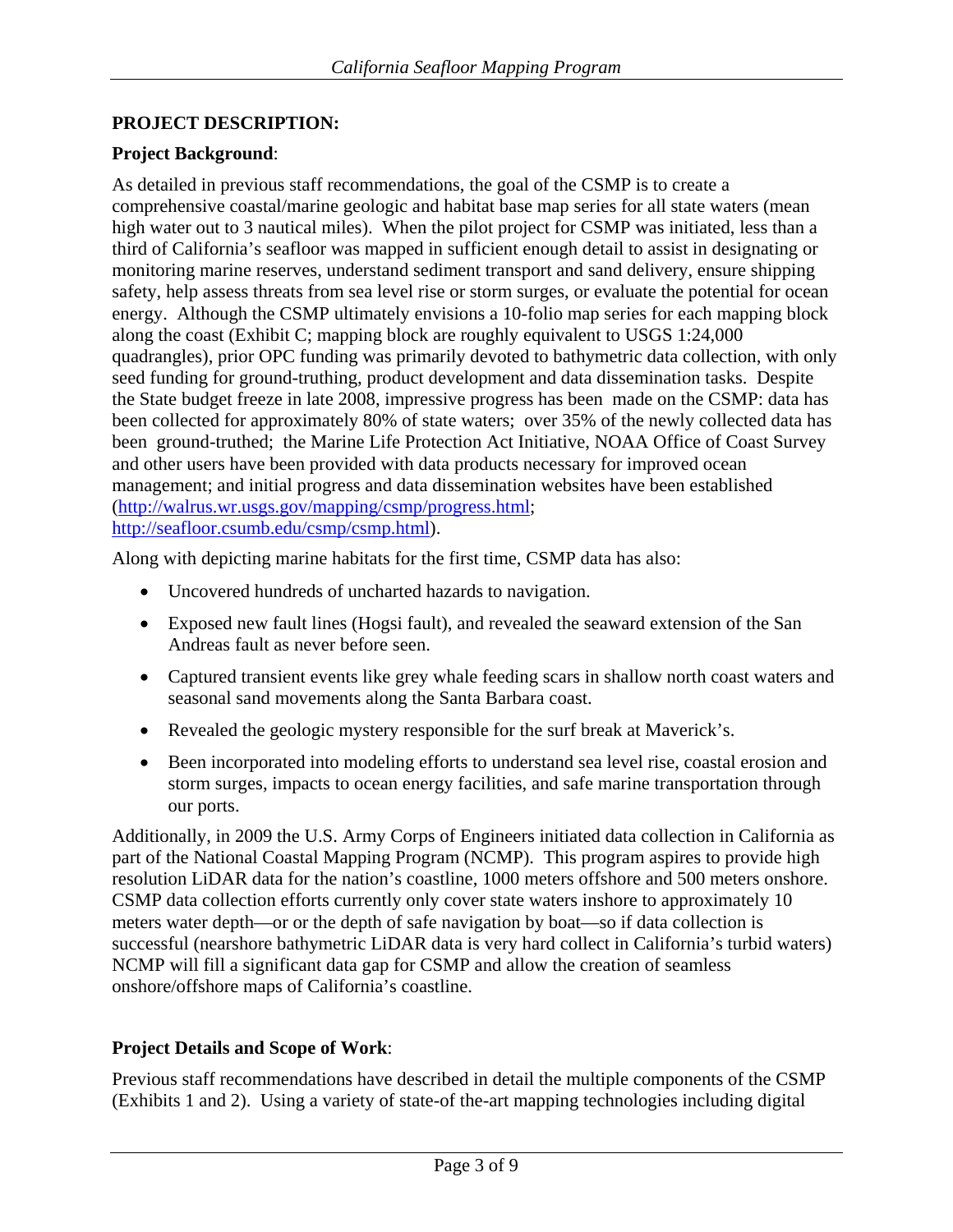multibeam and side-scan sonar systems, the CSMP mapping team is now collecting the remaining hydrographic data, ground-truthing the sonar data using video cameras, and translating the results into a suite of maps that will be provided to resource managers and the public. These will be provided in a variety of formats ranging from hardcopy paper maps to customizable digital maps served over the web. Funding for the CSMP to date has focused primarily on data collection, with only a small amount being devoted to product development. This project would focus a majority of the grant funds on completing the 10-folio map series (Exhibit C) for sections of the coast where bathymetric data collection and ground-truthing are complete. Where possible, seafloor mapping data will also be combined with high resolution topographic LiDAR data to create complete onshore-offshore elevation maps that are critical to improving climate change modeling to help us adapt for and mitigate the impacts of sea level rise.

As the CSMP continues to mature, a natural extension from the benthic habitat maps being created is the development of ecological habitat maps. These maps would incorporate the detailed benthic habitats with physical oceanographic data (e.g. waves, currents) and species distribution data to help visualize and assess marine ecosystems. Because many of these data sets are difficult and expensive to collect, are variable both spatially and temporally, and require the collaboration of multiple disciplines of science, these products have not been created in the marine environment. Working with the MPA Monitoring Enterprise, NOAA, the USGS, and the universities, the proposed grant funds would help seed a pilot effort to explore this very difficult undertaking. It is anticipated that additional funding will be available for this pilot project from multiple CSMP partners.

Video and photography ground-truthing is also currently being undertaken by the USGS with help from the National Marine Fisheries Service. Real-time observations of sea floor geology and biological cover are needed to scientifically verify the habitats depicted in the bathymetry data and create the final map products. Therefore, a portion of the grant funds received in this project will be awarded to the USGS for continued ground-truthing.

# **PROJECT GRANTEE:**

The CSMP has achieved much success through a strong university-industry-agency collaboration**,** which include the following entities:

- United States Geological Survey, Coastal and Marine Geology Program
- National Oceanographic and Atmospheric Administration
- California State University Monterey Bay Seafloor Mapping Lab
- Moss Landing Marine Laboratories, Center for Habitat Studies
- Fugro Pelagos, Inc.
- California Geological Survey
- State Department of Fish and Game
- State Coastal Conservancy

This collaboration has been very effective and will continue through this phase of the program. The proposed grant funds would be used, in part, to augment existing agreements with the USGS, NOAA or CSUMB. The USGS has been responsible for all ground-truthing work to date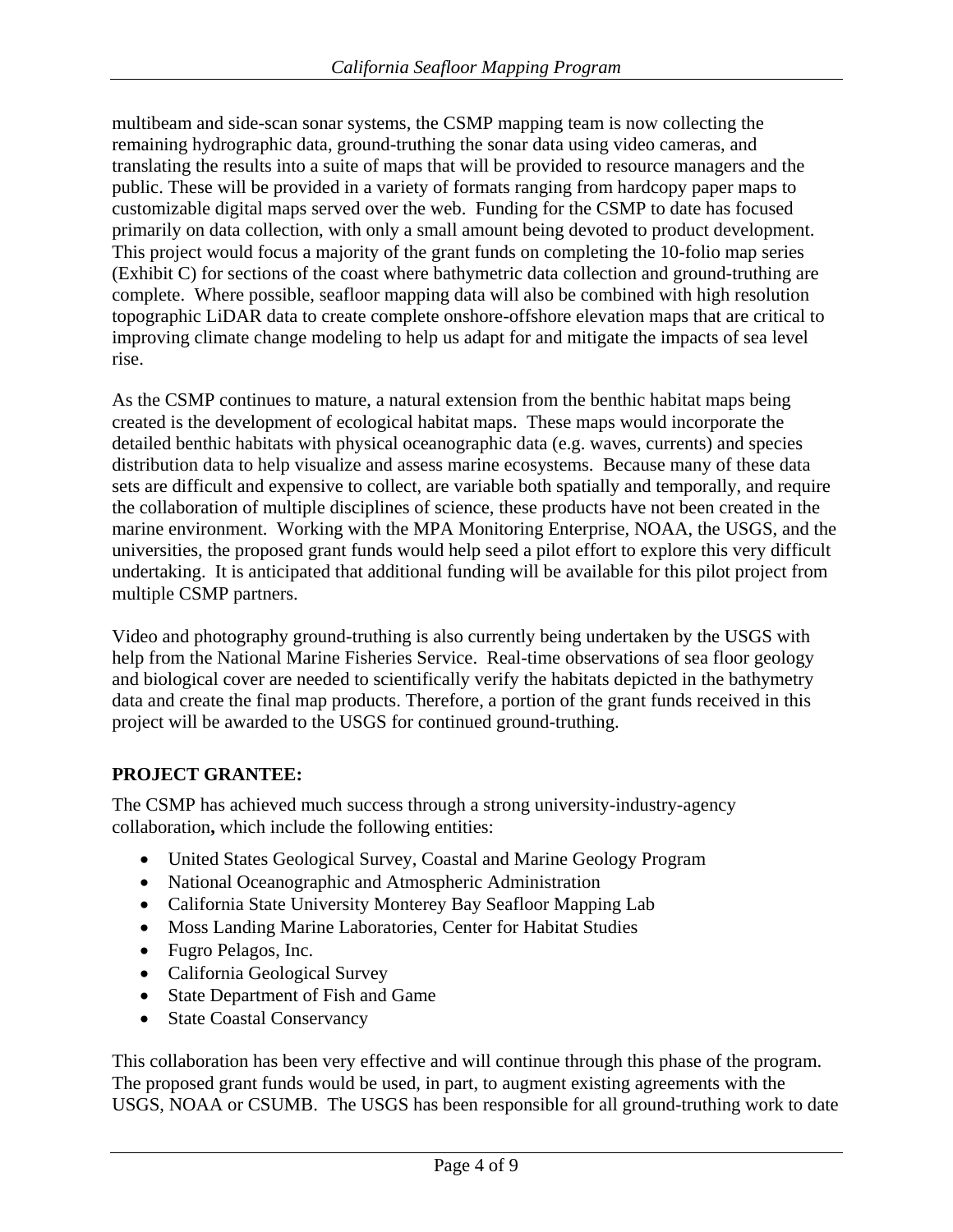and will continue in that role throughout the project. Timing constraints related to the grant funds, weather conditions, and vessel/staff availability all affect where and how much groundtruthing can be accomplished in 2010.

The USGS is also uniquely qualified to oversee production of the 10-map folio series, and continues to offer substantial in-kind support to the program. The CIAP funds were awarded entirely for CSMP map production, and the bulk of this funding will go to the USGS, who will oversee the production of the folio series for at least 16 mapping blocks along the coast. This includes scientific interpretation of the data by numerous partners, map creation and display, peer review of all tier 3 maps (as defined in Exhibit A), and final map production in both hard copy and digital formats. Moss Landing Marine Labs will contribute to the production of the habitat maps, and the California Geological Survey will review all geology and habitat maps.

Until it is understood what will be involved with implementing the ecosystem habitat map pilot project, it is unclear how the proposed grant funds will be distributed. Many CSMP partner agencies will participate in this effort, and additional funds are being developed. It is likely that a Request for Proposals process will be initiated as part of the project.

# **SITE DESCRIPTION:**

Project location includes all mapped state waters from the mean high tide line out three nautical miles. Ground-truthing cruises in this phase of the program will focus on data collection from 10 meters water depth (or the depth of safe vessel navigation) to the state 3-mile limit.

# **PROJECT HISTORY:**

The OPC initiated the California Seafloor Mapping Program in 2005 with the intention of supporting the MLPA Initiative and other state priorities by funding a strategic planning workshop to set mapping priorities for the state. The Statewide Marine Mapping Planning Workshop Report ([http://seafloor.csumb.edu/StrategicMappingWorkshop.htm\)](http://seafloor.csumb.edu/StrategicMappingWorkshop.htm) identified standards and protocols for seafloor mapping and highlighted priority areas to conduct mapping during a pilot phase of the program (Santa Barbara Channel and Half Moon Bay to Pt. Arena). Early success in the pilot phase led to the development of a statewide program, with OPC providing \$15 million of Proposition 84 funding (Exhibits 1 and 2). At this time, because bathymetric data collection requirements for navigational charting and habitat mapping are essentially the same, a strong collaboration with NOAA Office of Coast Survey developed that will result in updated navigational charts for California state waters.

When California bond funds were frozen in December 2008, all projects were stopped, adding additional costs to the program. NOAA provided additional funds to the industry contractor that put 3 mapping boats back in the water, while funds from PG&E, Resources Law Legacy Fund and a federal grant to the USGS kept the rest of the team working through 2009. During 2009, over \$8 million of non-state funding was developed for CSMP and distributed directly to agencies participating in the CSMP.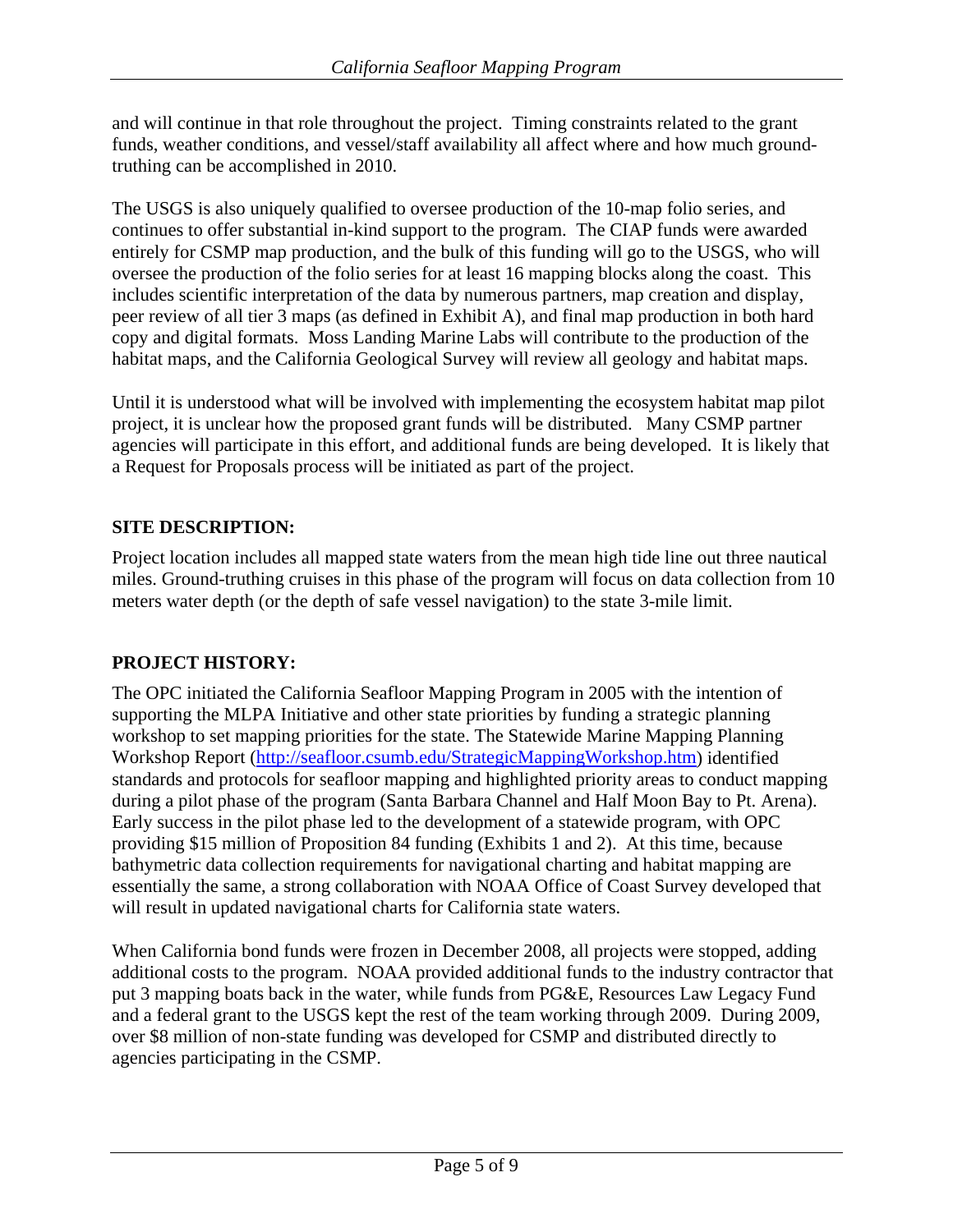Creating seafloor maps for all California waters was identified as an early goal of the OPC and was written into its 5-Year Strategic Plan as a high priority (see consistency section below). Furthermore, seafloor mapping was specifically identified for funding in the Proposition 84. Seafloor mapping is very widely endorsed; most recently supported by the [West Coast](http://westcoastoceans.gov/docs/WCOceanAgreementp6.pdf)  [Governors' Agreement on Ocean Health](http://westcoastoceans.gov/docs/WCOceanAgreementp6.pdf) and identified as a critical data set by the federal Ocean Policy Task Force.

### **PROJECT FINANCING FOR THIS AUTHORIZATION**

| <b>MMS</b>                 | \$1,410,000 |
|----------------------------|-------------|
| <b>Total Project Costs</b> | \$1,710,000 |

Funding for the proposed disbursement of \$300,000 for CSMP ground-truthing and product development is expected to be provided under a grant from the National Oceanic and Atmospheric Administration. The fund were appropriated by the federal FY 2010 budget to NOAA, National Ocean Service as a "Congressionally-designated item" specifically for use by the Conservancy for the "California Seafloor Mapping Program".

Funding for the proposed disbursement of \$1,410,000 for CSMP projects is to be provided under a grant from the United States Minerals Management Service's (MMS) Coastal Impact Assistance Program (CIAP) by which MMS may provide funds to the Conservancy for projects for conservation, protection or restoration of coastal areas including wetlands. The MMS CIAP grant will be used to develop seafloor bathymetry data, which has a direct application to coastal conservation efforts. Bathymetry data has been used in the San Francisco South Bay Salt Ponds Restoration Project to set the baseline for sediment distribution in the Bay as well as help determine the rate and extent of habitat transition (from mudflat to marsh) in the wetlands once the levees are removed. In San Diego, seafloor mapping data is a key component of the Tijuana Estuary Sediment Fate and Transport Demonstration Project, which will determine the effects of placing sediment collected from the upper Tijuana River watershed into nearshore waters. If successful, this could have the dual benefit of protecting the estuary from excessive siltation as well as nourishing the sand starved beaches.

Where available, seafloor data is now being integrated into models that also utilize wave and ocean current information to help understand, quantify and forecast coastal erosion. Sediment and contaminant transport models are also using seafloor data to quantify sand movement within a littoral cell. At Ocean Beach, seafloor bathymetry data helped show that better placement of sand dredged from SF Bay could actually nourish the sand starved local beaches in the area instead of being lost out of the system altogether. As seafloor mapping data becomes available for more areas of the coast, these types of applications will become more common.

Seafloor mapping data has been an essential part of the Marine Life Protection Act Initiative to designate marine protected areas (MPAs) in state waters. Once benthic habitats are known, determining representative habitats to preserve is much more straightforward. Creating habitat maps that also incorporate biological and physical data is of particular interest to the MPA Monitoring Enterprise, which is tasked with determining the most effective means of monitoring these MPAs once they are established.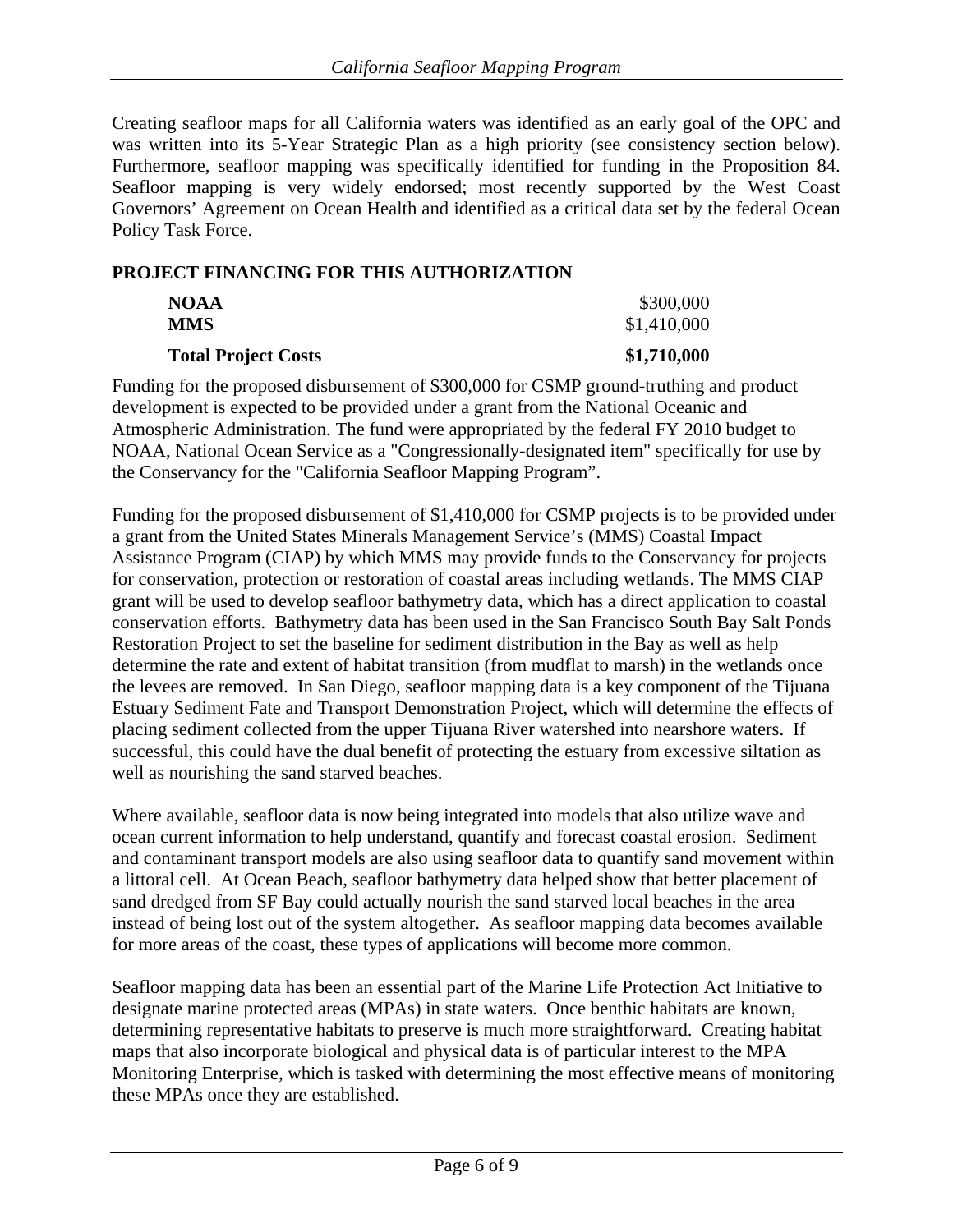Of the total MMS CIAP grant, \$1,175,000 will be disbursed to existing grantees or to additional federal or state public entity recipients. The balance of \$235,000 will be applied to the costs of the Conservancy staff for management, administration and oversight of the CSMP work

### **Breakdown by Grantee of Expected Financing**

As stated above, many variables will determine how much ground-truthing can be accomplished in 2010. The USGS will oversee the production of fully interpreted final mapping products, with help from numerous other CSMP collaborators. OPC staff will work with NOAA to determine how implement the ecological habitat mapping pilot project. At this time, it is an

| USGS                                    | \$1,000,000 |
|-----------------------------------------|-------------|
| <b>Moss Landing Marine Laboratories</b> | \$300,000   |
| California Geological Survey            | \$75,000    |
| NOAA?                                   | \$50,000    |
| <b>TOTAL</b>                            | \$1,425,000 |

### **CONSISTENCY WITH CALIFORNIA OCEAN PROTECTION ACT:**

As described in previous staff recommendations this project remains consistent with the Ocean Protection Act (Public Resources Code Sections 35500 *et seq.)*, as detailed in the October 25, 2007 staff recommendation (Exhibit A).

### **CONSISTENCY WITH THE OPC'S STRATEGIC PLAN:**

The project remains consistent with the OPC's Five-year Strategic Plan, for the reasons specified in the October 25, 2007 staff recommendation (Exhibit A).

# **CONSISTENCY WITH THE OPC'S GRANT PROGRAM FUNDING GUIDELINES:**

The proposed project remains consistent with the OPC's Project Funding Guidelines, as those guidelines were revised on November 20, 2008, in the following respects:

### **Required Criteria**

- 1. **Directly relate to the ocean, coast, associated estuaries, or coastal-draining watersheds:**  The CSMP strives to map coastal and marine habitats within California state waters, from mean high water out to three nautical miles.
- 2. **Support of the public**: Aside from the long list of project collaborators, the CSMP enjoys broad support from the public, coastal managers, and state and federal legislators. As more seafloor maps become available to the public, more opportunities for collaboration emerge.
- 3. **Greater-than-local interest:** The data that will be produced from the CSMP will, for the first time, allow scientists and managers to understand subsurface geomorphology and identify habitats and fault dynamics off our coast. This is a foundational data set that will contribute to the understanding of many physical and biological processes in the coastal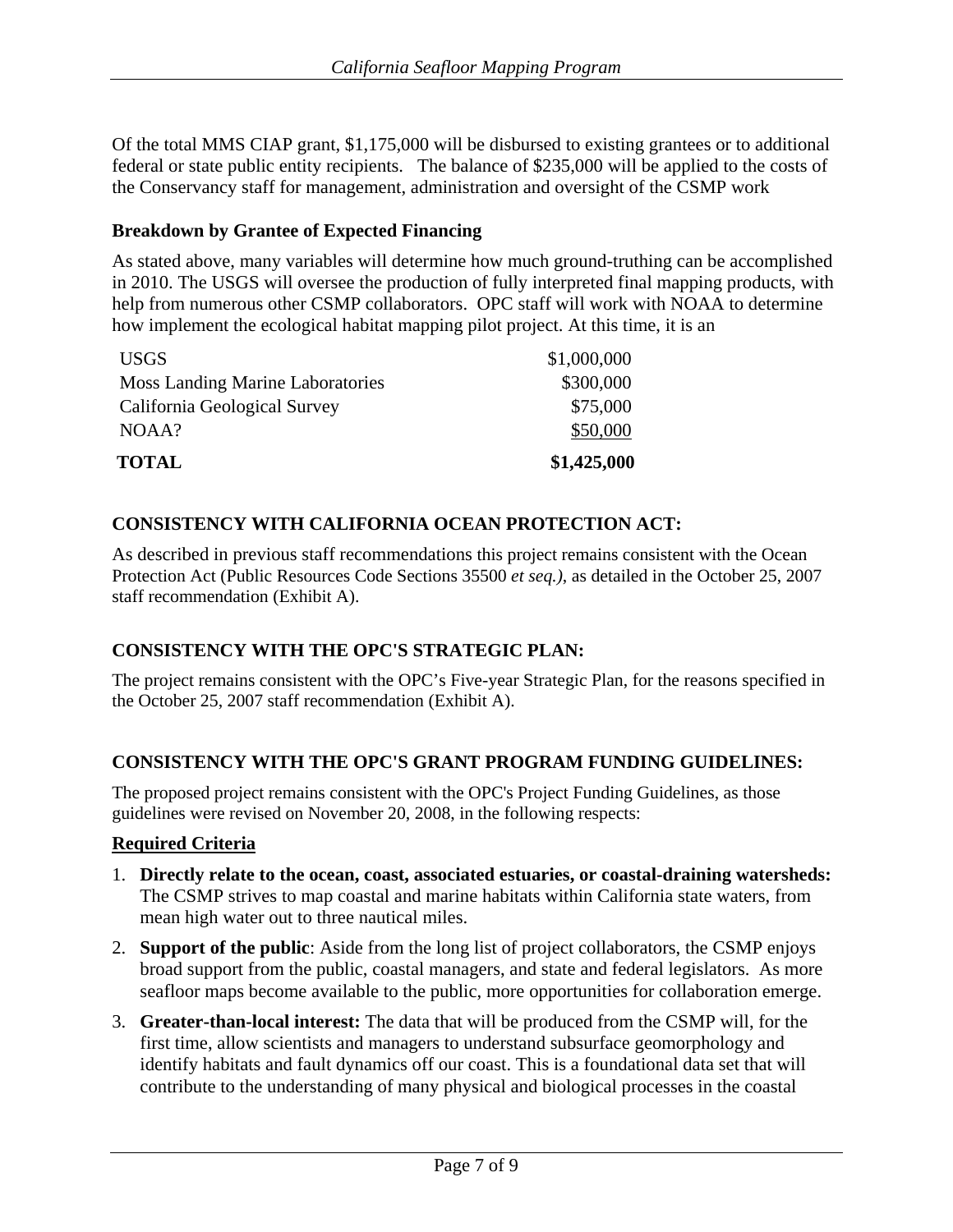ocean. California has also set the standard for other mapping project being undertaken around the country.

## **Additional Criteria**

- 4. **Innovation:** The proposed project will promote technologically innovative seafloor mapping techniques, combine disparate data sets into maps and displays, and develop efficient ways to deliver very large data sets out to the public.
- 5. **Improvements to management approaches or techniques:** The California Ocean Protection Act subsequent adopted documents of the Ocean Protection Council emphasize that it is state policy to implement ecosystem-based approaches to manage coastal and marine resources using sound science. Implementation of ecosystem-based management (EBM) strategies requires consideration of interactions between species, their habitats, and human activities. Many of these interactions are not well understood, and significant data and information gaps hinder achievement of effective EBM. Statewide, California's resource managers and scientists must often make decisions based on a patchy picture of the habitats that lie offshore. Accurate statewide mapping of seafloor substrate, marine habitat types, and bathymetry (underwater topography) of California's coastal and nearshore waters is a crucial component necessary to guide multiple ocean management decisions. Designating marine reserves, understanding sediment transport systems, locating shipping lanes, identifying dredging and dumping sites, regulation of offshore coastal development, and illuminating the dynamics of fisheries and other marine species, are just a few of the applications that would benefit from coastal and marine mapping data and products.
- 6. **Resolution of more than one issue:** Marine substrate and habitat mapping will support a variety of needs, including marine protected areas management, fisheries management, offshore development regulation, protection of rare and endangered species, and improved navigation.
- 7. **Leverage:** See the "Project Financing" section above.
- 8. **Timeliness or Urgency:** There is general scientific consensus that statewide seafloor mapping is one of the foundational data sets needed for improved ocean management. Specifically, seafloor mapping data is needed now for implementation of the MLPA Initiative. Now that CSMP has collected a large amount of bathymetric data, funds an urgently needed to process that data into habitat and geology maps useful for management.
- 9. **Coordination:** The CSMP is a highly collaborative undertaking, and the proposed project will continue to involve the cooperation of numerous state and federal agencies, academic institutions, and researchers. The CSMP mapping team collectively has been involved with mapping virtually all California State waters covered to date.

# **CONSISTENCY WITH THE OPC'S PROGRAM PRIORITIES FOR 2009 THROUGH 2010:**